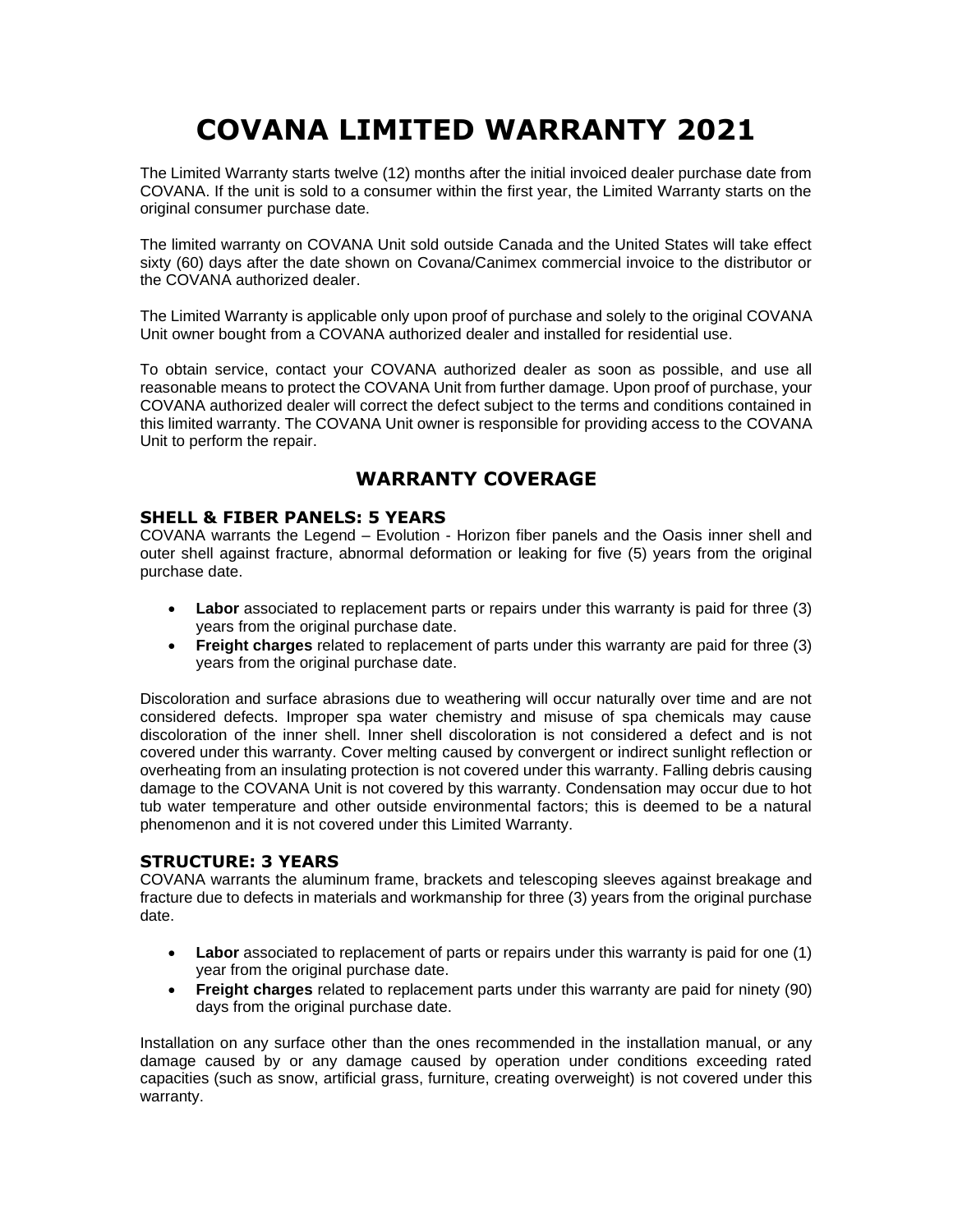## **POWDER COAT: 3 YEARS**

COVANA warrants the powder paint on all surfaces against chipping and peeling under normal conditions for three (3) years from the original purchase date.

- **Labor** associated to replacement of parts or repairs under this warranty is paid for one (1) year from the original purchase date.
- **Freight charges** related to replacement parts under this warranty are paid for ninety (90) days from the original purchase date.

Discoloration and surface abrasions due to weathering will occur naturally over time and are not considered defects. Chipping of powder paint on fastening hardware may occur during assembly and servicing of the COVANA Unit and are not covered by the warranty.

#### **MECHANICAL COMPONENTS: 3 YEARS**

COVANA warrants the mechanical components such as: the motor, gear boxes, chains, drive shafts and jacks, for three (3) years from the original purchase date.

- **Labor** associated to replacement of parts or repairs under this warranty is paid for one (1) year from the original purchase date.
- **Freight charges** related to replacement parts under this warranty are paid for ninety (90) days from the original purchase date.

Mechanical components damaged by mineral contaminants, such as rocks, dust or sand, undrained underground installations, undrained surface, flooding area or permanent water accumulation is not covered under the warranty.

#### **LED LIGHT ASSEMBLY & ELECTRICAL COMPONENTS: 1 YEAR**

COVANA warrants the LED light system and solar panel against manufacturing defect against malfunction for one (1) year from the original purchase date.

COVANA warrants the electrical components such as cables and wires, key switch assembly and limit switches against malfunction for one (1) year from the original purchase date.

- Labor associated to replacement of parts or repairs under this warranty is paid for one (1) year from the original purchase date.
- **Freight charges** related to replacement parts under this warranty is paid for ninety (90) days from the original purchase date.

Electrical damage caused by a non-permanent installation of the key switch 5 ft (1.5 m) away from the spa and 5 ft (1.5 m) above the ground as indicated in the installation manual could void the limited warranty.

#### **COMPONENTS, PARTS AND ACCESSORIES: 90 DAYS**

COVANA warrants components and accessories subject to normal wear such as: batteries, seals, roller shades, screens, key switch barrels cover, to be free of manufacturing defects for ninety (90) days from the original purchase date.

- **Labor** associated to replacement of parts or repairs under this warranty is paid ninety (90) days from the original purchase date.
- **Freight charges** related to replacement parts under this warranty are paid ninety (90) days from the original purchase date.